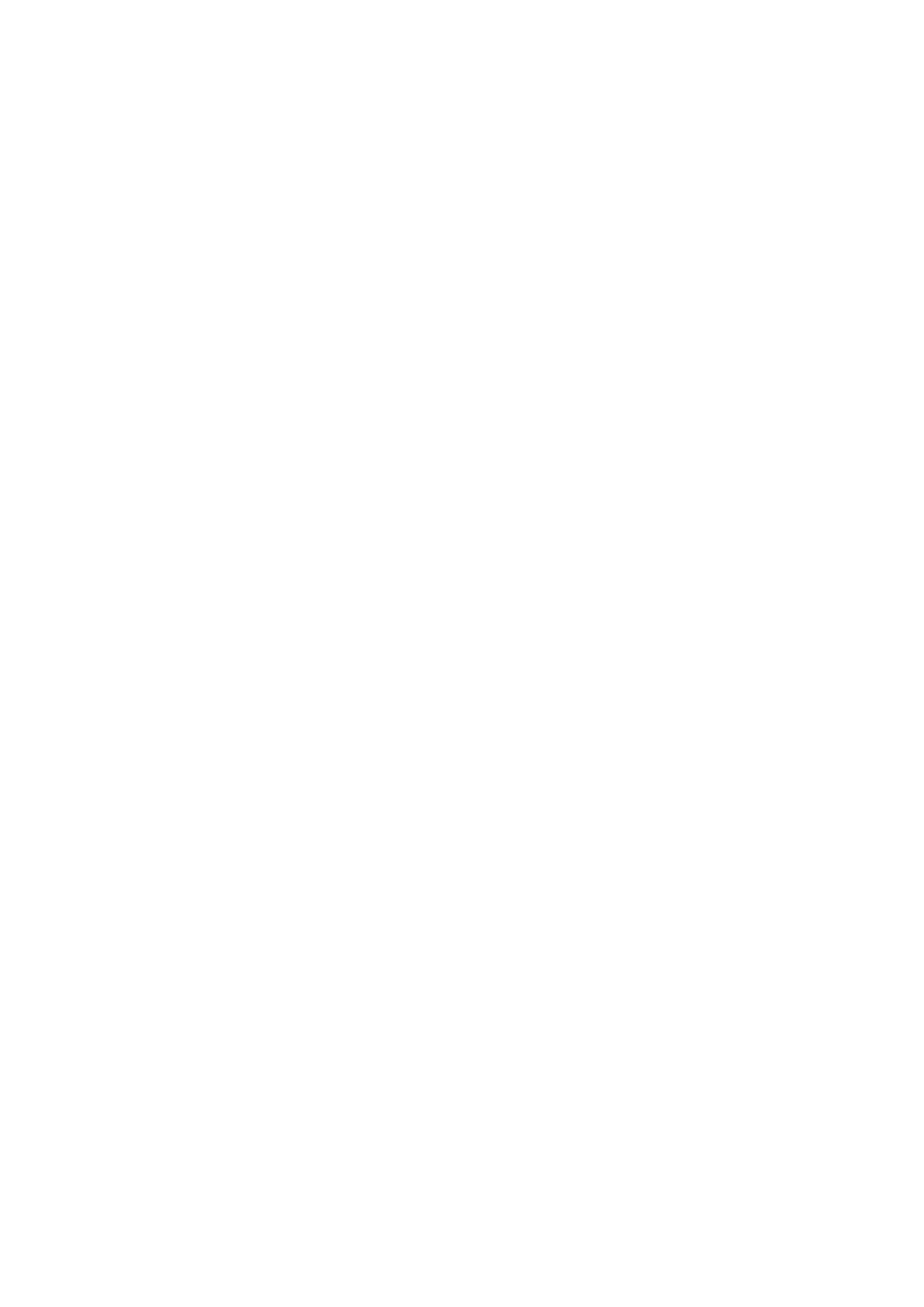

Note: a roll-call was conducted that ascertained the following members were in attendance at the commencement of the meeting:

| Cr Sharon Stewart, QSM    |                          | Cr John Watson                  |  |
|---------------------------|--------------------------|---------------------------------|--|
| Cr Wayne Walker           | $\overline{\mathcal{L}}$ | <b>IMSB Member Glenn Wilcox</b> |  |
| Cr Fa'anana Efeso Collins |                          | Mayor Phil Goff                 |  |
| Cr Tracy Mulholland       |                          | Deputy Mayor Cr Bill Cashmore   |  |

## **1 Apologies**

Resolution number CIV/2022/44

MOVED by Chairperson S Stewart, seconded by Cr J Watson:

**That the Civil Defence and Emergency Management Committee:**

**a) accept the apology from**

**Absence**

**Mayor P Goff – on council business**

**Deputy Mayor B Cashmore – on council business**

**IMSB Member Wilcox**

**Lateness**

**Cr E Collins**

**Early Depature** 

**Cr J Watson**

## **CARRIED**

- Note: An apology was subsequently received from Cr E Collins for absence on council business.
- Note: Subsequently, Cr J Watson did not depart early.

# **2 Declaration of Interest**

There were no declarations of interest.

## **3 Confirmation of Minutes**

Resolution number CIV/2022/45

MOVED by Chairperson S Stewart, seconded by Deputy Chairperson W Walker:

**That the Civil Defence and Emergency Management Committee:**

**a) confirm the ordinary minutes of its meeting, held on Tuesday, 16 November 2021, as a true and correct record.**

## **CARRIED**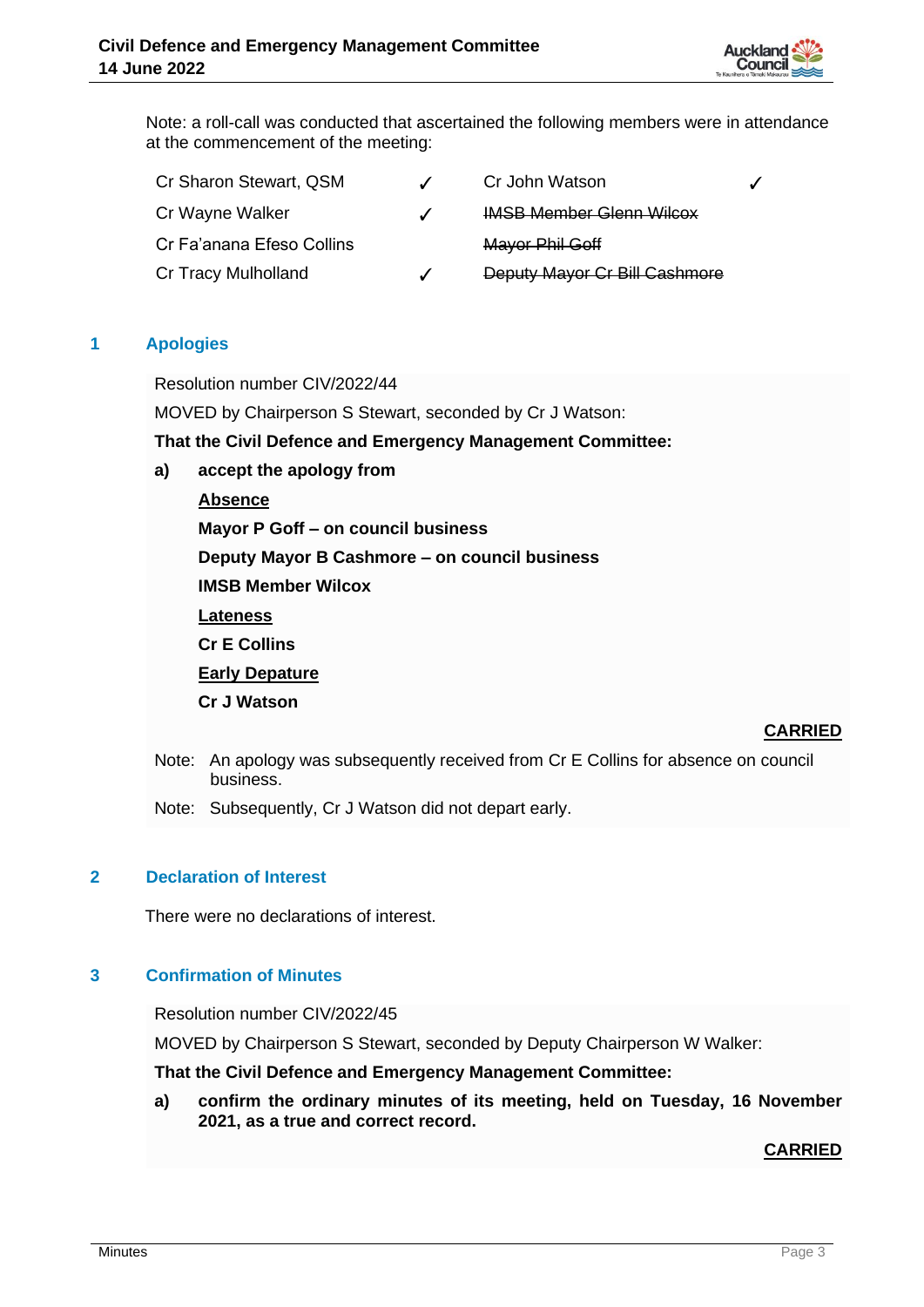

#### **4 Petitions**

There were no petitions.

## **5 Public Input**

There was no public input.

# **6 Local Board Input**

There was no local board input.

## **7 Extraordinary Business**

There was no extraordinary business.

## **8 FENZ – Final Business Plan Te Hiku Region**

Ron Devlin, Te Hiku Regional Manager and Antonia Butler, Auckland Strategic Advisor, Fire Emergency New Zealand (FENZ) provided a presentation. A copy has been placed on the official minutes and is available on the Auckland Council website as a minutes attachment.

Resolution number CIV/2022/46

MOVED by Chairperson S Stewart, seconded by Cr T Mulholland:

#### **That the Civil Defence and Emergency Management Committee:**

**a) receive the presentation on Fire and Emergency New Zealand Regional Business Plan and Implementation for information only.**

#### **CARRIED**

#### **Attachments**

A 14 June 2022, Civil Defence and Emergency Management Committee, Item 8 - FENZ - Final Business Plan Te Hiku Region, presentation

#### **9 Auckland CDEM Group Manager Update**

Paul Amaral, General Manager Auckland Emergency Management provided an Auckland CDEM Group Manager's Update presentation. A copy has been attached to the official minutes and is available on the Auckland Council website as a minutes attachment.

Resolution number CIV/2022/47

MOVED by Chairperson S Stewart, seconded by Cr T Mulholland:

# **That the Civil Defence and Emergency Management Committee:**

**a) receive the Auckland Civil Defence and Emergency Management Group Manager's update.**

## **CARRIED**

#### **Attachments**

A 14 June 2022, Civil Defence and Emergency Management Committee, Item 9 - Auckland CDEM Group Manager update, presentation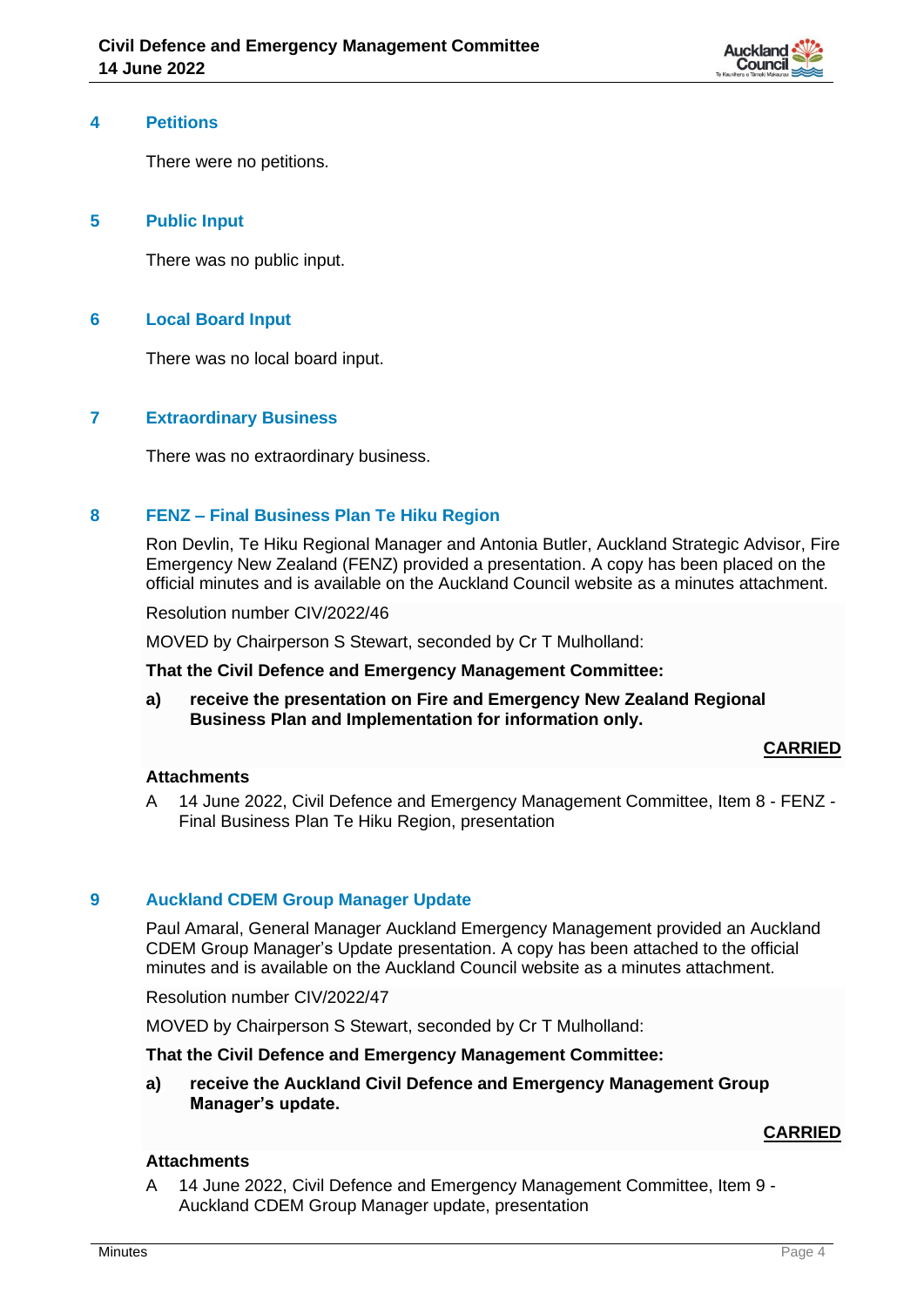

# **10 NEMA Partnership Charter**

Resolution number CIV/2022/48

MOVED by Chairperson S Stewart, seconded by Cr T Mulholland:

**That the Civil Defence and Emergency Management Committee:**

**a) note the Partnership Charter between Auckland Emergency Management (AEM) and National Emergency Management Agency (NEMA).**

**CARRIED**

Note: The Chairperson accorded precedence to Item 13 – Resilience Fund at this point.

#### **13 Resilience Fund**

Note: changes to the original recommendation were incorporated under clause a) and new subclauses a) i) and a) ii) were added, with the agreement of the meeting.

Resolution number CIV/2022/49

MOVED by Chairperson S Stewart, seconded by Cr T Mulholland:

**That the Civil Defence and Emergency Management Committee:**

- **a) note the two successful Auckland Emergency Management Resilience Fund applications to the National Emergency Management Agency and the opportunities to contribute to the outputs in the 2022-23 financial year:**
	- **i) four storybooks in four community languages about understanding and preparing for storms and floods, and**
	- **ii) a free emergency preparedness and resilience conference for Auckland's Chinese business community.**

**CARRIED**

## **11 Approval to add Alternative Controller and Auckland Emergency Management Plan Appendix 1 Update**

Resolution number CIV/2022/50

MOVED by Chairperson S Stewart, seconded by Cr J Watson:

**That the Civil Defence and Emergency Management Committee:**

- **a) approve the appointment of Adam Maggs to the position of alternative Controller effective 14 June 2022.**
- **b) agree to the publication of the Group Controller list (Appendix 1) on the Auckland Emergency Management Group Plan webpage as an amendment of Appendix 1 of the Auckland CDEM Group Plan. Group Recovery Manager and alternatives and Group Welfare Manager and alternatives will be included, however are unchanged.**

**CARRIED**